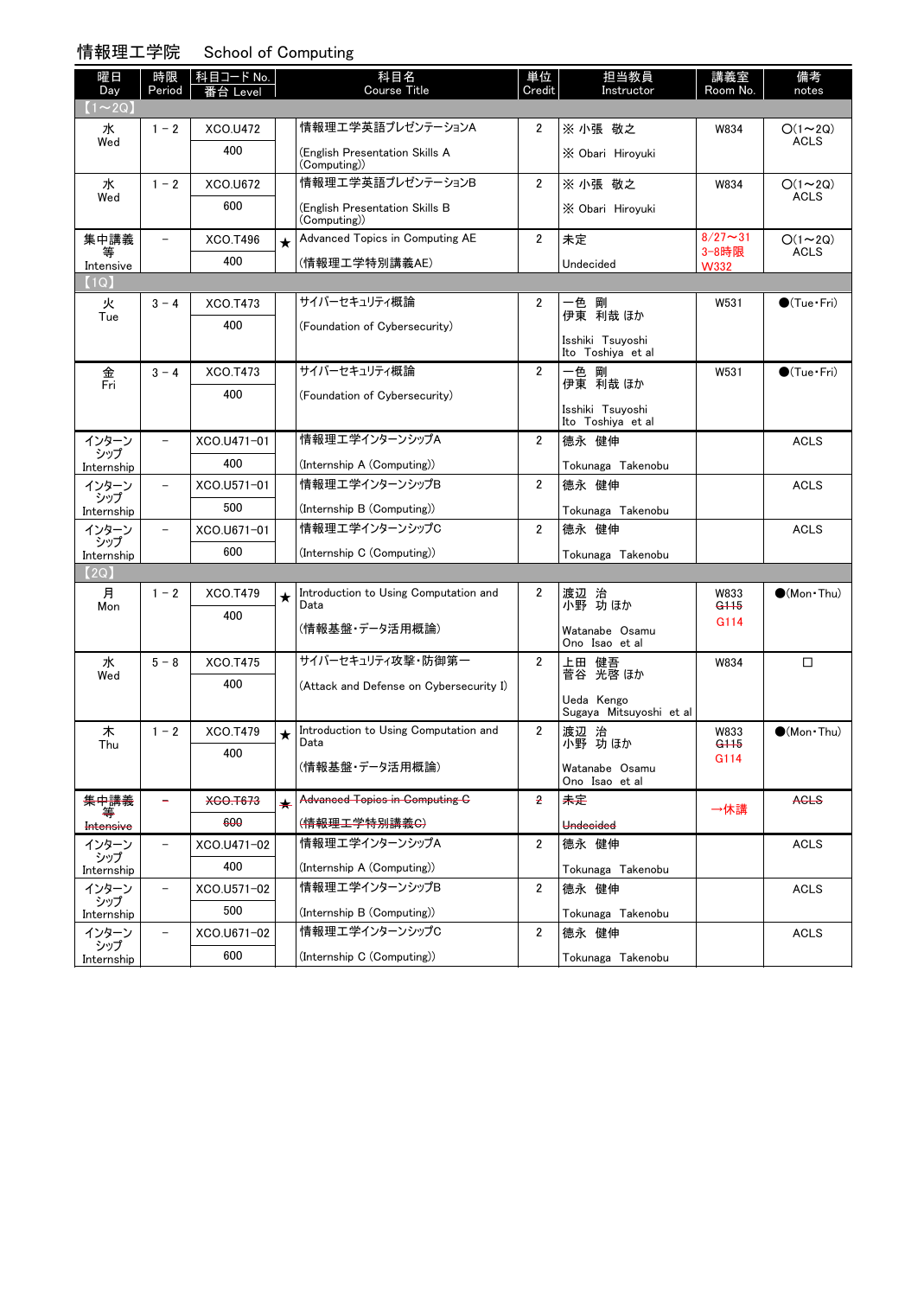# 数理・計算科学コース Graduate major in Mathematical and Computing Science

| 曜日                 | 時限                       | 科目コード No.              |         | 科目名<br>Course Title                                                             | 単位             | 担当教員                                     | 講義室                | 備考                          |
|--------------------|--------------------------|------------------------|---------|---------------------------------------------------------------------------------|----------------|------------------------------------------|--------------------|-----------------------------|
| Day<br>$(1\sim2Q)$ | Period                   | 台 Level                |         |                                                                                 | Credit         | Instructor                               | Room No.           | notes                       |
| 水                  | $1 - 2$                  | <b>XCO.U472</b>        |         | 情報理工学英語プレゼンテーションA                                                               | $\overline{2}$ | ※ 小張 敬之                                  | W834               | $O(1\sim 2Q)$               |
| Wed                |                          | 400                    |         | (English Presentation Skills A<br>(Computing))                                  |                | X Obari Hiroyuki                         |                    | <b>ACLS</b>                 |
| 水                  | $1 - 2$                  | <b>XCO.U672</b>        |         | 情報理工学英語プレゼンテーションB                                                               | $\overline{2}$ | ※ 小張 敬之                                  | W834               | $O(1\sim 2Q)$               |
| Wed                |                          | 600                    |         | (English Presentation Skills B<br>(Computing))                                  |                | X Obari Hiroyuki                         |                    | <b>ACLS</b>                 |
| 水<br>Wed           | $5 - 8$                  | <b>MCS.U681</b><br>600 | $\star$ | Forum on Mathematical and Computing<br>Science S3                               | $\mathbf{1}$   | 福田 光浩<br>青谷 知幸 ほか                        | W833<br>J234       | □<br>$O(1\sim 2Q)$          |
|                    |                          |                        |         | (数理・計算科学フォーラムS3)                                                                |                | Fukuda Mituhiro<br>Aotani Tomoyuki et al |                    |                             |
| 水<br>Wed           | $5 - 8$                  | <b>MCS.U683</b><br>600 | $\star$ | Forum on Mathematical and Computing<br>Science S4                               | $\mathbf{1}$   | 福田 光浩<br>青谷 知幸 ほか                        | W833<br>J234       | □<br>$O(1\sim 2Q)$          |
|                    |                          |                        |         | (数理・計算科学フォーラムS4)                                                                |                | Fukuda Mituhiro<br>Aotani Tomoyuki et al |                    |                             |
| 水<br>Wed           | $5 - 8$                  | <b>MCS.U685</b>        | $\star$ | Forum on Mathematical and Computing<br>Science S5                               | $\mathbf{1}$   | 福田 光浩<br>青谷 知幸 ほか                        | W833<br>J234       | □<br>$O(1\sim 2Q)$          |
|                    |                          | 600                    |         | (数理・計算科学フォーラムS5)                                                                |                | Fukuda Mituhiro<br>Aotani Tomovuki et al |                    |                             |
| 集中講義               | $\qquad \qquad -$        | XCO.T496               | $\star$ | Advanced Topics in Computing AE                                                 | $\overline{2}$ | 未定                                       |                    | $O(1\sim 2Q)$               |
| 等<br>Intensive     |                          | 400                    |         | (情報理工学特別講義AE)                                                                   |                | Undecided                                |                    | <b>ACLS</b>                 |
| 講究等                |                          | <b>MCS.U481</b>        |         | 数理·計算科学特別演習·実験第一                                                                | $\mathbf{1}$   | 指導教員                                     |                    | $O(1\sim 2Q)$               |
| Seminar            |                          | 400                    |         | (Advanced Exercises and Experiments in<br>Mathematical and Computing Science I) |                | Academic Supervisor                      |                    |                             |
| 講究等<br>Seminar     |                          | <b>MCS.Z491</b>        |         | 数理·計算科学講究S1                                                                     | $\overline{2}$ | 指導教員                                     |                    | $O(1\sim 2Q)$               |
|                    |                          | 400                    |         | (Seminar on Mathematical and Computing<br>Science S1)                           |                | Academic Supervisor                      |                    |                             |
| 講究等<br>Seminar     | $\overline{\phantom{0}}$ | <b>MCS.Z591</b>        |         | 数理·計算科学講究S2                                                                     | $\overline{2}$ | 指導教員                                     |                    | $O(1\sim 2Q)$               |
|                    |                          | 500                    |         | (Seminar on Mathematical and Computing<br>Science S2)                           |                | Academic Supervisor                      |                    |                             |
| 講究等<br>Seminar     | $\equiv$                 | <b>MCS.Z691</b>        |         | 数理·計算科学講究S3                                                                     | $\overline{2}$ | 指導教員                                     |                    | $O(1\sim 2Q)$               |
|                    |                          | 600                    |         | (Seminar on Mathematical and Computing<br>Science S3)                           |                | Academic Supervisor                      |                    |                             |
| 講究等<br>Seminar     |                          | <b>MCS.Z693</b>        |         | 数理·計算科学講究S4                                                                     | $\overline{2}$ | 指導教員                                     |                    | $O(1\sim 2Q)$               |
|                    |                          | 600                    |         | (Seminar on Mathematical and Computing<br>Science S4)                           |                | Academic Supervisor                      |                    |                             |
| 講究等<br>Seminar     |                          | <b>MCS.Z695</b>        |         | 数理·計算科学講究S5                                                                     | $\overline{2}$ | 指導教員                                     |                    | $O(1\sim 2Q)$               |
|                    |                          | 600                    |         | (Seminar on Mathematical and Computing<br>Science S5)                           |                | Academic Supervisor                      |                    |                             |
| (1Q)               |                          |                        |         |                                                                                 |                |                                          |                    |                             |
| 月                  | $3 - 4$                  | <b>MCS.T401</b>        |         | 連続系の数理                                                                          | $\overline{2}$ | 西畑 伸也<br>三浦 英之ほか                         | W351               | $\bullet$ (Mon Thu)         |
| Mon                |                          | 400                    |         | (Analysis on Continuous Systems)                                                |                | Nishibata Shinya                         |                    |                             |
|                    |                          |                        |         |                                                                                 |                | Miura Hideyuki et al                     |                    |                             |
| 月<br>Mon           | $3 - 4$                  | <b>MCS.T418</b>        |         | 実践的並列コンピューティング                                                                  | $\overline{2}$ | 遠藤 敏夫<br>松岡 聡                            | W242               | $\bullet$ (Mon Thu)         |
|                    |                          | 400                    |         | (Practical Parallel Computing)                                                  |                | Endo Toshio<br>Matsuoka Satoshi          |                    |                             |
| 火                  | $1 - 2$                  | <b>MCS.T416</b>        | $\star$ | Logic and Computation                                                           | $\overline{2}$ | 鹿島 亮<br>西崎 真也                            | W833               | $\bullet$ (Tue $\cdot$ Fri) |
| Tue                |                          | 400                    |         | (論理と計算)                                                                         |                | Kashima Ryo                              |                    | <b>ACLS</b>                 |
| 火                  | $5 - 6$                  | <b>MCS.T415</b>        | $\star$ | Topics on Mathematical and Computing                                            | $\overline{2}$ | Nishizaki Shin-Ya<br>Larangeira Mario    | W832               | $\bigcirc$ (Tue · Fri)      |
| Tue                |                          | 400                    |         | Science B<br>(数理·計算科学特論B)                                                       |                | Bernardo Machado<br>David et al          |                    |                             |
| 火                  | $7 - 8$                  | <b>MCS.T507</b>        |         | 統計数理                                                                            | $\overline{2}$ | 金森 敬文                                    | <b>W832</b>        | $\bigcirc$ (Tue · Fri)      |
| Tue                |                          | 500                    |         | (Theory of Statistical Mathematics)                                             |                | Kanamori Takafumi                        | $\rightarrow$ W834 |                             |
| 木                  | $3 - 4$                  | <b>MCS.T401</b>        |         | 連続系の数理                                                                          | $\overline{2}$ | 西畑 伸也                                    | W351               | $\bullet$ (Mon Thu)         |
| Thu                |                          | 400                    |         | (Analysis on Continuous Systems)                                                |                | 三浦 英之 ほか<br>Nishibata Shinya             |                    |                             |
|                    |                          |                        |         |                                                                                 |                | Miura Hideyuki et al                     |                    |                             |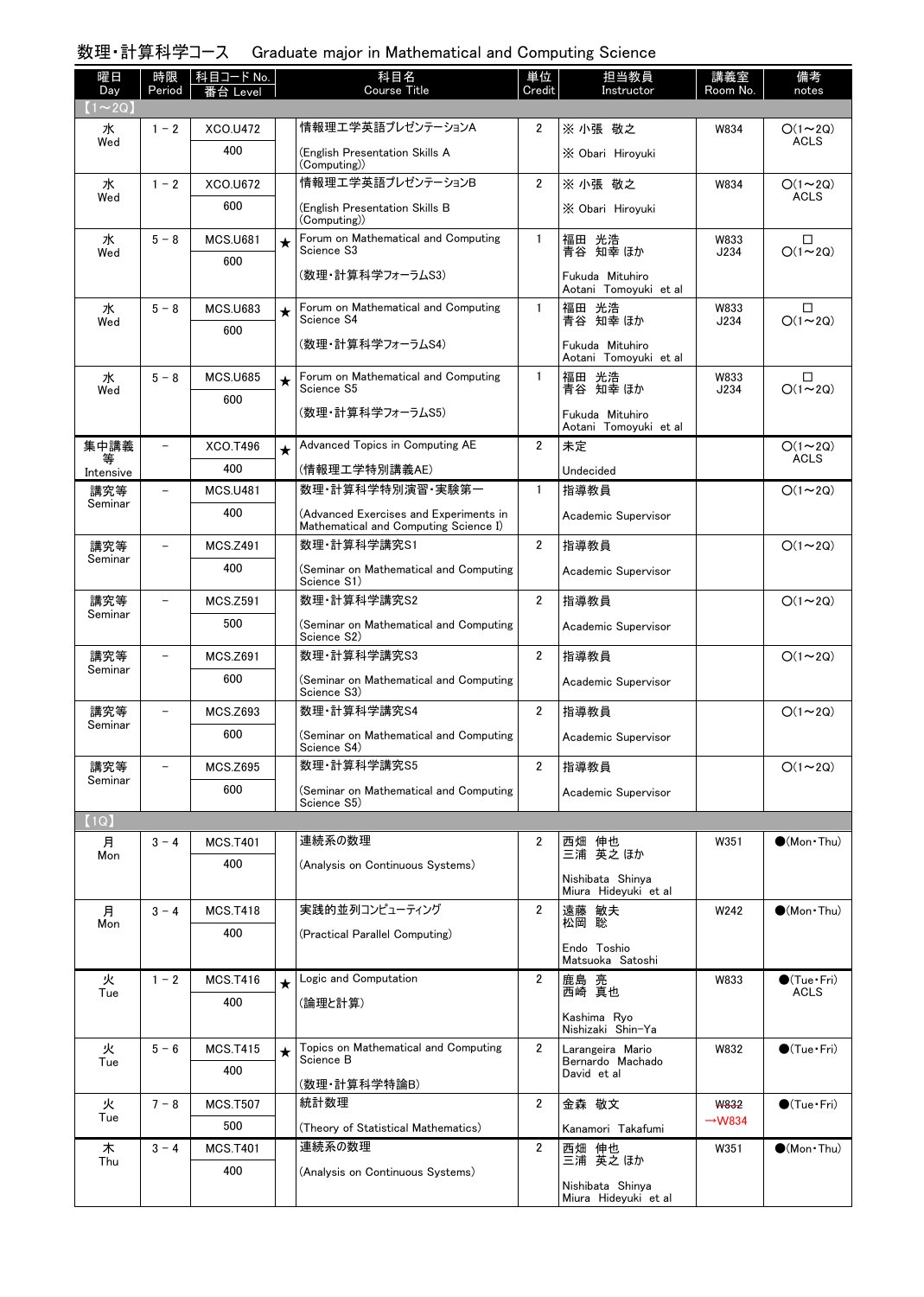# 数理・計算科学コース Graduate major in Mathematical and Computing Science

| 曜日                | 時限                       | 科目コード No.       |            | 科目名                                               | 単位             | 担当教員                                      | 講義室                | 備考                                 |
|-------------------|--------------------------|-----------------|------------|---------------------------------------------------|----------------|-------------------------------------------|--------------------|------------------------------------|
| Day<br>(1Q)       | Period                   | Level           |            | <b>Course Title</b>                               | Credit         | Instructor                                | Room No.           | notes                              |
| 木                 | $3 - 4$                  | <b>MCS.T418</b> |            | 実践的並列コンピューティング                                    | $\overline{2}$ | 遠藤 敏夫                                     | W242               | $\bullet$ (Mon Thu)                |
| Thu               |                          | 400             |            | (Practical Parallel Computing)                    |                | 聡<br>松岡                                   |                    |                                    |
|                   |                          |                 |            |                                                   |                | Endo Toshio<br>Matsuoka Satoshi           |                    |                                    |
| 金                 | $1 - 2$                  | <b>MCS.T416</b> | $\star$    | Logic and Computation                             | $\overline{2}$ | 鹿島 亮                                      | W833               | $\bigcirc$ (Tue · Fri)             |
| Fri               |                          | 400             |            | (論理と計算)                                           |                | 西崎 真也                                     |                    | <b>ACLS</b>                        |
|                   |                          |                 |            |                                                   |                | Kashima Ryo<br>Nishizaki Shin-Ya          |                    |                                    |
| 金<br>Fri          | $5 - 6$                  | <b>MCS.T415</b> | $\star$    | Topics on Mathematical and Computing<br>Science B | $\overline{2}$ | Larangeira Mario<br>Bernardo Machado      | W832               | $\bigcirc$ (Tue · Fri)             |
|                   |                          | 400             |            | (数理·計算科学特論B)                                      |                | David et al                               |                    |                                    |
| 金<br>Fri          | $7 - 8$                  | <b>MCS.T507</b> |            | 統計数理                                              | $\overline{2}$ | 金森 敬文                                     | <b>W832</b>        | $\bigcirc$ (Tue · Fri)             |
|                   |                          | 500             |            | (Theory of Statistical Mathematics)               |                | Kanamori Takafumi                         | $\rightarrow$ W834 |                                    |
| インターン<br>シップ      | $\overline{\phantom{a}}$ | XCO.U471-01     |            | 情報理エ学インターンシップA                                    | $\overline{2}$ | 德永 健伸                                     |                    | <b>ACLS</b>                        |
| Internship        |                          | 400             |            | (Internship A (Computing))                        |                | Tokunaga Takenobu                         |                    |                                    |
| インターン             | $\overline{\phantom{a}}$ | XCO.U571-01     |            | 情報理エ学インターンシップB                                    | $\overline{2}$ | 德永 健伸                                     |                    | <b>ACLS</b>                        |
| シップ<br>Internship |                          | 500             |            | (Internship B (Computing))                        |                | Tokunaga Takenobu                         |                    |                                    |
| インターン             | $\overline{\phantom{m}}$ | XCO.U671-01     |            | 情報理工学インターンシップC                                    | $\overline{2}$ | 德永 健伸                                     |                    | <b>ACLS</b>                        |
| シップ<br>Internship |                          | 600             |            | (Internship C (Computing))                        |                | Tokunaga Takenobu                         |                    |                                    |
| 【2Q)              |                          |                 |            |                                                   |                |                                           |                    |                                    |
| 月                 | $1 - 2$                  | <b>MCS.T403</b> | $\star$    | <b>Statistical Learning Theory</b>                | 2              | 渡邊 澄夫<br>樺島 祥介                            | G321               | $\bullet$ (Mon Thu)<br><b>ACLS</b> |
| Mon               |                          | 400             |            | (統計的学習理論)                                         |                |                                           |                    |                                    |
|                   |                          |                 |            |                                                   |                | Watanabe Sumio<br>Kabashima Yoshiyuki     |                    |                                    |
| 月                 | $5 - 6$                  | <b>MCS.T405</b> |            | アルゴリズム論                                           | $\overline{2}$ | 伊東 利哉                                     | W331               | $\bigcirc$ (Mon Thu)               |
| Mon               |                          | 400             |            | (Theory of Algorithms)                            |                | 渡辺 治                                      |                    |                                    |
|                   |                          |                 |            |                                                   |                | Ito Toshiya<br>Watanabe Osamu             |                    |                                    |
| 月                 | $5 - 6$                  | <b>MCS.T504</b> | $\star$    | Topics in Geometry                                | 2              | 梅原 雅顕                                     | H <sub>117</sub>   | $\bigcirc$ (Mon Thu)               |
| Mon               |                          | 500             |            | (幾何学特論)                                           |                | 西畑 伸也 ほか                                  |                    |                                    |
|                   |                          |                 |            |                                                   |                | Umehara Masaaki<br>Nishibata Shinya et al |                    |                                    |
| 月                 | $7 - 8$                  | <b>MCS.T406</b> | $\bigstar$ | <b>Distributed Systems</b>                        | 2              | 首藤<br>一幸                                  | W331               | $\bigcirc$ (Mon Thu)               |
| Mon               |                          | 400             |            | (分散システム)                                          |                | 遠藤 敏夫                                     |                    |                                    |
|                   |                          |                 |            |                                                   |                | Shudo Kazuyuki<br>Endo Toshio             |                    |                                    |
| 月                 | $7 - 8$                  | <b>MCS.T409</b> |            | 応用関数解析                                            | $\overline{2}$ | 三浦 英之<br>西畑 伸也 ほか                         | W832               | $\bigcirc$ (Mon Thu)               |
| Mon               |                          | 400             |            | (Applied Functional Analysis)                     |                |                                           |                    |                                    |
|                   |                          |                 |            |                                                   |                | Miura Hideyuki<br>Nishibata Shinya et al  |                    |                                    |
| 火                 | $1 - 2$                  | <b>CSC.T441</b> |            | インターネットインフラ特論                                     | $\overline{2}$ | 太田 昌孝                                     | W833               | $\bigcirc$ (Tue · Fri)             |
| Tue               |                          | 400             |            | (Internet Infrastructure)                         |                | Ohta Masataka                             |                    |                                    |
| 火                 | $5 - 6$                  | <b>MCS.T503</b> |            | プログラミング言語設計論                                      | $\overline{2}$ | 増原 英彦                                     | W332               | $\bigcirc$ (Tue · Fri)             |
| Tue               |                          | 500             |            | (Programming Language Design)                     |                | 脇田 建                                      |                    |                                    |
|                   |                          |                 |            |                                                   |                | Masuhara Hidehiko<br>Wakita Ken           |                    |                                    |
| 火                 | $7 - 8$                  | <b>MCS.T509</b> |            | ソフトウェア検証論                                         | 2              | 南出 靖彦                                     | W832               | $\bigcirc$ (Tue · Fri)             |
| Tue               |                          | 500             |            | (Software Verification)                           |                | Minamide Yasuhiko                         |                    |                                    |
| 木                 | $1 - 2$                  | <b>MCS.T403</b> |            | <b>Statistical Learning Theory</b>                | $\overline{2}$ | 渡邊 澄夫                                     | G321               | $\bullet$ (Mon Thu)                |
| Thu               |                          | 400             | $\star$    | (統計的学習理論)                                         |                | 樺島 祥介                                     |                    | <b>ACLS</b>                        |
|                   |                          |                 |            |                                                   |                | Watanabe Sumio<br>Kabashima Yoshiyuki     |                    |                                    |
| 木                 | $5 - 6$                  | <b>MCS.T405</b> |            | アルゴリズム論                                           | $\overline{2}$ | 伊東 利哉                                     | W331               | $\bullet$ (Mon Thu)                |
| Thu               |                          | 400             |            | (Theory of Algorithms)                            |                | 渡辺 治                                      |                    |                                    |
|                   |                          |                 |            |                                                   |                | Ito Toshiya<br>Watanabe Osamu             |                    |                                    |
| 木                 | $5 - 6$                  | <b>MCS.T504</b> | $\star$    | Topics in Geometry                                | $\overline{2}$ | 梅原 雅顕                                     | H117               | $\bullet$ (Mon Thu)                |
| Thu               |                          | 500             |            | (幾何学特論)                                           |                | 西畑 伸也 ほか                                  |                    |                                    |
|                   |                          |                 |            |                                                   |                | Umehara Masaaki<br>Nishibata Shinya et al |                    |                                    |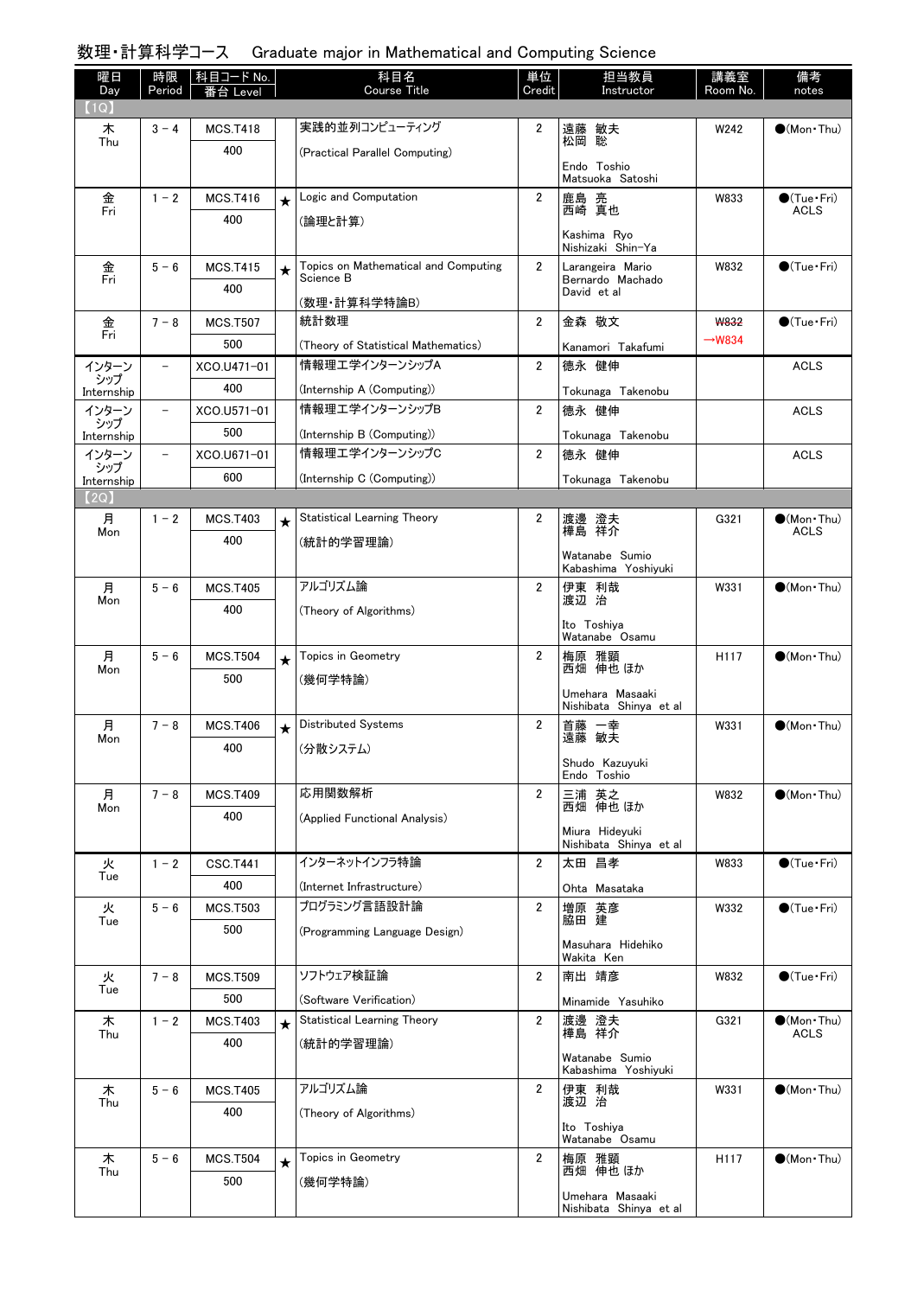| 数理・計算科学コース Graduate major in Mathematical and Computing Science |  |  |  |  |  |
|-----------------------------------------------------------------|--|--|--|--|--|
|-----------------------------------------------------------------|--|--|--|--|--|

| 曜日<br>Day         | 時限<br>Period             | 科目コード No.<br>番台 Level |         | 科目名<br>Course Title                   | 単位<br>Credit   | 担当教員<br>Instructor                       | 講義室<br>Room No. | 備考<br>notes                  |
|-------------------|--------------------------|-----------------------|---------|---------------------------------------|----------------|------------------------------------------|-----------------|------------------------------|
| (2Q)              |                          |                       |         |                                       |                |                                          |                 |                              |
| 木                 | $7 - 8$                  | <b>MCS.T406</b>       | $\star$ | <b>Distributed Systems</b>            | $\overline{2}$ | 首藤 一幸<br>遠藤 敏夫                           | W331            | $(Mon$ Thu)                  |
| Thu               |                          | 400                   |         | (分散システム)                              |                |                                          |                 |                              |
|                   |                          |                       |         |                                       |                | Shudo Kazuyuki<br>Endo Toshio            |                 |                              |
| 木                 | $7 - 8$                  | <b>MCS.T409</b>       |         | 応用関数解析                                | $\overline{2}$ | 三浦 英之                                    | W832            | $(Mon$ Thu)                  |
| Thu               |                          | 400                   |         | (Applied Functional Analysis)         |                | 西畑 伸也 ほか                                 |                 |                              |
|                   |                          |                       |         |                                       |                | Miura Hidevuki<br>Nishibata Shinya et al |                 |                              |
| 金                 | $1 - 2$                  | <b>CSC.T441</b>       |         | インターネットインフラ特論                         | $\overline{2}$ | 太田 昌孝                                    | W833            | $\bigcirc$ (Tue $\cdot$ Fri) |
| Fri               |                          | 400                   |         | (Internet Infrastructure)             |                | Ohta Masataka                            |                 |                              |
| 金<br>Fri          | $5 - 6$                  | <b>MCS.T503</b>       |         | プログラミング言語設計論                          | $\overline{2}$ | 増原 英彦                                    | W332            | $\bullet$ (Tue · Fri)        |
|                   |                          | 500                   |         | (Programming Language Design)         |                | 脇田 建                                     |                 |                              |
|                   |                          |                       |         |                                       |                | Masuhara Hidehiko<br>Wakita Ken          |                 |                              |
| 金                 | $7 - 8$                  | <b>MCS.T509</b>       |         | ソフトウェア検証論                             | $\overline{2}$ | 南出 靖彦                                    | W832            | $\bigcirc$ (Tue·Fri)         |
| Fri               |                          | 500                   |         | (Software Verification)               |                | Minamide Yasuhiko                        |                 |                              |
| 集中講義<br>等         |                          | <b>XCO.T673</b>       | ┷       | <b>Advanced Topics in Computing G</b> | 2              | 未定                                       | →休講             | <b>AGLS</b>                  |
| Intensive         |                          | 600                   |         | ( <del>情報理工学特別講義C)</del>              |                | <b>Undecided</b>                         |                 |                              |
| インターン             | $\overline{\phantom{0}}$ | XCO.U471-02           |         | 情報理エ学インターンシップA                        | $\overline{2}$ | 德永 健伸                                    |                 | <b>ACLS</b>                  |
| シップ<br>Internship |                          | 400                   |         | (Internship A (Computing))            |                | Tokunaga Takenobu                        |                 |                              |
| インターン             | $\overline{\phantom{0}}$ | XCO.U571-02           |         | 情報理エ学インターンシップB                        | $\overline{2}$ | 德永 健伸                                    |                 | <b>ACLS</b>                  |
| シップ<br>Internship |                          | 500                   |         | (Internship B (Computing))            |                | Tokunaga Takenobu                        |                 |                              |
| インターン             | $\overline{\phantom{0}}$ | XCO.U671-02           |         | 情報理エ学インターンシップC                        | $\overline{2}$ | 德永 健伸                                    |                 | <b>ACLS</b>                  |
| シップ<br>Internship |                          | 600                   |         | (Internship C (Computing))            |                | Tokunaga Takenobu                        |                 |                              |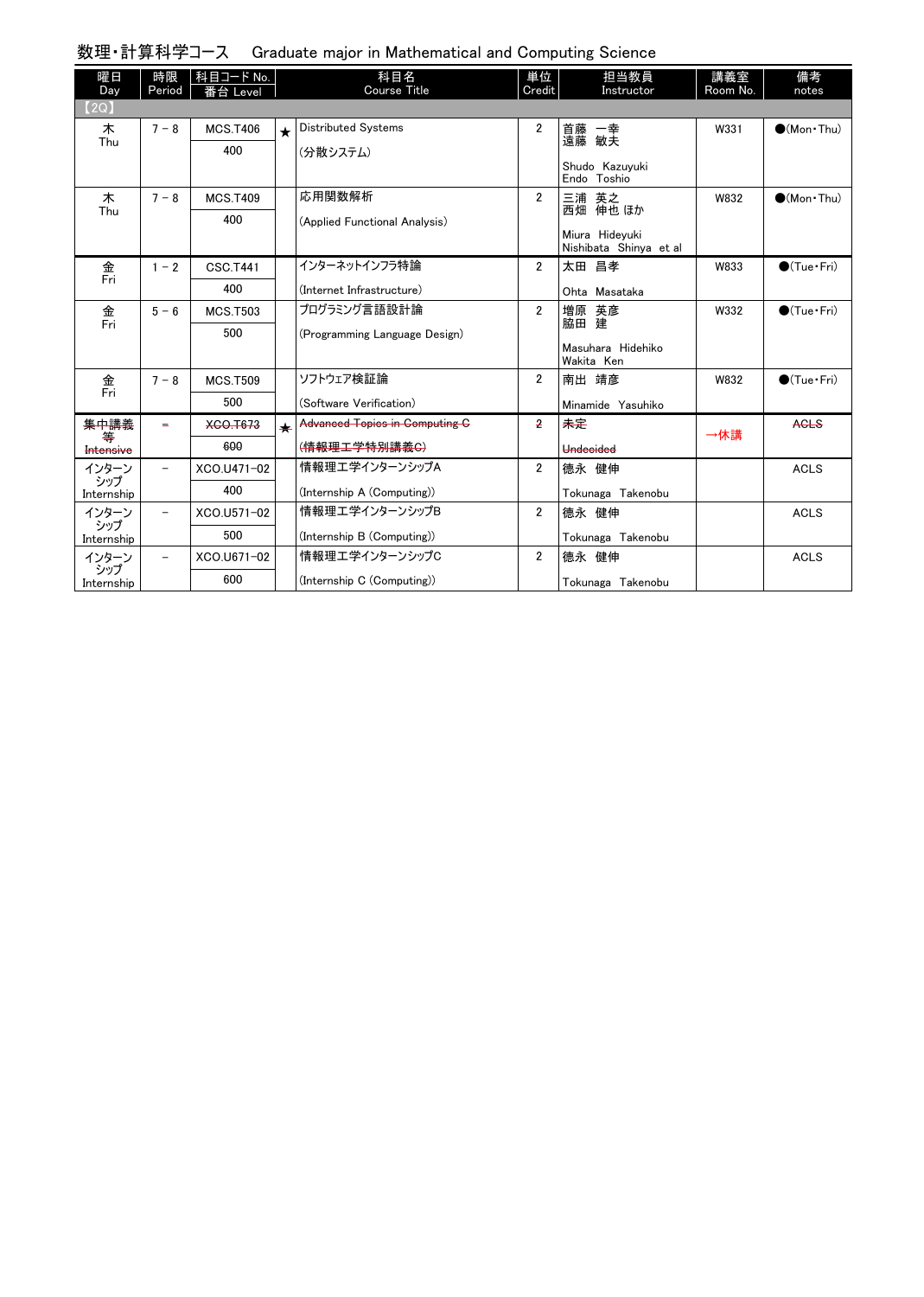## 情報工学コース Graduate major in Computer Science

| 曜日<br>Day    | 時限<br>Period             | │科目コード No.<br>番台 Level |         | 科目名<br><b>Course Title</b>                     | 単位<br>Credit   | 担当教員<br>Instructor                       | 講義室<br><u>Room No.</u> | 備考<br>notes                  |
|--------------|--------------------------|------------------------|---------|------------------------------------------------|----------------|------------------------------------------|------------------------|------------------------------|
| $(1\sim 2Q)$ |                          |                        |         |                                                |                |                                          |                        |                              |
| 水            | $1 - 2$                  | XCO.U472               |         | 情報理工学英語プレゼンテーションA                              | $\overline{2}$ | ※ 小張 敬之                                  | W834                   | $O(1\sim 2Q)$                |
| Wed          |                          | 400                    |         | (English Presentation Skills A<br>(Computing)) |                | X Obari Hirovuki                         |                        | <b>ACLS</b>                  |
| 水            | $1 - 2$                  | <b>XCO.U672</b>        |         | 情報理工学英語プレゼンテーションB                              | $\overline{2}$ | ※ 小張 敬之                                  | W834                   | $O(1\sim 2Q)$                |
| Wed          |                          | 600                    |         | (English Presentation Skills B<br>(Computing)) |                | X Obari Hiroyuki                         |                        | <b>ACLS</b>                  |
| 水            | $5 - 8$                  | <b>CSC.U681</b>        | $\star$ | Forum on Computer Science S3                   | 1              | 渡部 卓雄<br>荒堀 喜貴ほか                         | W833, J234             | □                            |
| Wed          |                          | 600                    |         | (情報エ学フォーラムS3)                                  |                | Watanabe Takuo                           |                        | $O(1\sim 20)$                |
|              |                          |                        |         |                                                |                | Arahori Yoshitaka et al                  |                        |                              |
| 水<br>Wed     | $5 - 8$                  | <b>CSC.U683</b>        | $\star$ | Forum on Computer Science S4                   | $\mathbf{1}$   | 渡部 卓雄<br>荒堀 喜貴ほか                         | W833, J234             | $\Box$<br>$O(1\sim 2Q)$      |
|              |                          | 600                    |         | (情報エ学フォーラムS4)                                  |                | Watanabe Takuo                           |                        |                              |
|              |                          |                        |         |                                                |                | Arahori Yoshitaka et al                  |                        |                              |
| 水<br>Wed     | $5 - 8$                  | <b>CSC.U685</b>        | $\star$ | Forum on Computer Science S5                   | $\mathbf{1}$   | 渡部 卓雄<br>荒堀 喜貴 ほか                        | W833, J234             | □<br>$O(1\sim 2Q)$           |
|              |                          | 600                    |         | (情報エ学フォーラムS5)                                  |                | Watanabe Takuo                           |                        |                              |
|              |                          |                        |         |                                                |                | Arahori Yoshitaka et al                  |                        |                              |
| 集中講義<br>等    | $\overline{\phantom{0}}$ | <b>XCO.T496</b>        | $\star$ | Advanced Topics in Computing AE                | $\overline{2}$ | 未定                                       |                        | $O(1\sim 2Q)$<br><b>ACLS</b> |
| Intensive    |                          | 400                    |         | (情報理工学特別講義AE)                                  |                | Undecided                                |                        |                              |
| 講究等          | $\overline{\phantom{0}}$ | <b>CSC.U481</b>        |         | 情報工学特別演習・実験第一                                  | $\mathbf{1}$   | 指導教員                                     |                        | $O(1\sim 2Q)$                |
| Seminar      |                          | 400                    |         | (Workshop on Computer Science I)               |                | Academic Supervisor                      |                        |                              |
| 講究等          | $\overline{\phantom{0}}$ | CSC.Z491               |         | 情報工学講究S1                                       | $\overline{2}$ | 指導教員                                     |                        | $O(1\sim 2Q)$                |
| Seminar      |                          | 400                    |         | (Seminar on Computer Science S1)               |                | Academic Supervisor                      |                        |                              |
| 講究等          |                          | CSC.Z591               |         | 情報工学講究S2                                       | $\overline{2}$ | 指導教員                                     |                        | $O(1\sim 2Q)$                |
| Seminar      |                          | 500                    |         | (Seminar on Computer Science S2)               |                | Academic Supervisor                      |                        |                              |
| 講究等          | $\overline{\phantom{a}}$ | CSC.Z691               |         | 情報工学講究S3                                       | $\overline{2}$ | 指導教員                                     |                        | $O(1\sim 2Q)$                |
| Seminar      |                          | 600                    |         | (Seminar on Computer Science S3)               |                | Academic Supervisor                      |                        |                              |
| 講究等          | $\overline{\phantom{a}}$ | CSC.Z693               |         | 情報工学講究S4                                       | $\overline{2}$ | 指導教員                                     |                        | $O(1\sim 2Q)$                |
| Seminar      |                          | 600                    |         | (Seminar on Computer Science S4)               |                | Academic Supervisor                      |                        |                              |
| 講究等          | $\overline{\phantom{0}}$ | <b>CSC.Z695</b>        |         | 情報工学講究S5                                       | 2              | 指導教員                                     |                        | $O(1\sim 2Q)$                |
| Seminar      |                          | 600                    |         | (Seminar on Computer Science S5)               |                | Academic Supervisor                      |                        |                              |
| [1Q]         |                          |                        |         |                                                |                |                                          |                        |                              |
| 月            | $1 - 2$                  | <b>CSC.T526</b>        | $\star$ | High Performance Scientific Computing          | 2              | 横田 理央                                    | W831                   | $\bullet$ (Mon Thu)          |
| Mon          |                          | 500                    |         | (高性能科学技術計算)                                    |                | Yokota Rio                               |                        |                              |
| 月            | $3 - 4$                  | <b>CSC.T422</b>        |         | プログラム理論                                        | $\overline{2}$ | 小林 隆志                                    | GSIC 3階                | $(Mon\cdot Thu)$             |
| Mon          |                          | 400                    |         | (Mathematical Theory of Programs)              |                | Kobayashi Takashi                        | 307号室                  |                              |
| 月            | $3 - 4$                  | <b>MCS.T418</b>        |         | 実践的並列コンピューティング                                 | 2              | 遠藤 敏夫                                    | W242                   | $\bullet$ (Mon Thu)          |
| Mon          |                          | 400                    |         | (Practical Parallel Computing)                 |                | 松岡 聡                                     |                        |                              |
|              |                          |                        |         |                                                |                | Endo Toshio<br>Matsuoka Satoshi          |                        |                              |
| 月            | $5 - 6$                  | <b>CSC.T421</b>        |         | ヒューマンコンピュータインタラクション                            | 2              | 小池 英樹                                    | W241, J233             | $\bullet$ (Mon Thu)          |
| Mon          |                          | 400                    |         | (Human Computer Interaction)                   |                | 三宅 美博                                    |                        | <b>ACLS</b>                  |
|              |                          |                        |         |                                                |                | Koike Hideki<br>Miyake Yoshihiro         |                        |                              |
| 月            | $7 - 8$                  | <b>CSC.T438</b>        | $\star$ | Distributed Algorithms                         | $\overline{2}$ | Defago Xavier                            | GSIC 3階                | $\bullet$ (Mon Thu)          |
| Mon          |                          | 400                    |         | (分散アルゴリズム)                                     |                |                                          | 307号室                  |                              |
| 月            | $7 - 8$                  | CSC.T521               | $\star$ | Cloud Computing and Parallel Processing        | $\overline{2}$ | 宮崎 純                                     | W331                   | $\bullet$ (Mon Thu)          |
| Mon          |                          | 500                    |         | (クラウドコンピューティングと並列処理)                           |                | Miyazaki Jun                             |                        |                              |
| 火            | $1 - 2$                  | <b>MCS.T416</b>        | $\star$ | Logic and Computation                          | 2              |                                          | W833                   | $\bullet$ (Tue•Fri)          |
| Tue          |                          | 400                    |         | (論理と計算)                                        |                | 鹿島 亮<br>西崎 真也                            |                        | ACLS                         |
|              |                          |                        |         |                                                |                | Kashima Ryo<br>Nishizaki Shin-Ya         |                        |                              |
| 火            | $5 - 6$                  | <b>ART.T543</b>        | $\star$ | <b>Bioinformatics</b>                          | $\overline{2}$ | 秋山 泰                                     | W833, G311             | $\bullet$ (Tue•Fri)          |
| Tue          |                          | 500                    |         | (バイオインフォマティクス)                                 |                | 小長谷 明彦 ほか                                |                        | ACLS                         |
|              |                          |                        |         |                                                |                | Akiyama Yutaka<br>Konagaya Akihiko et al |                        |                              |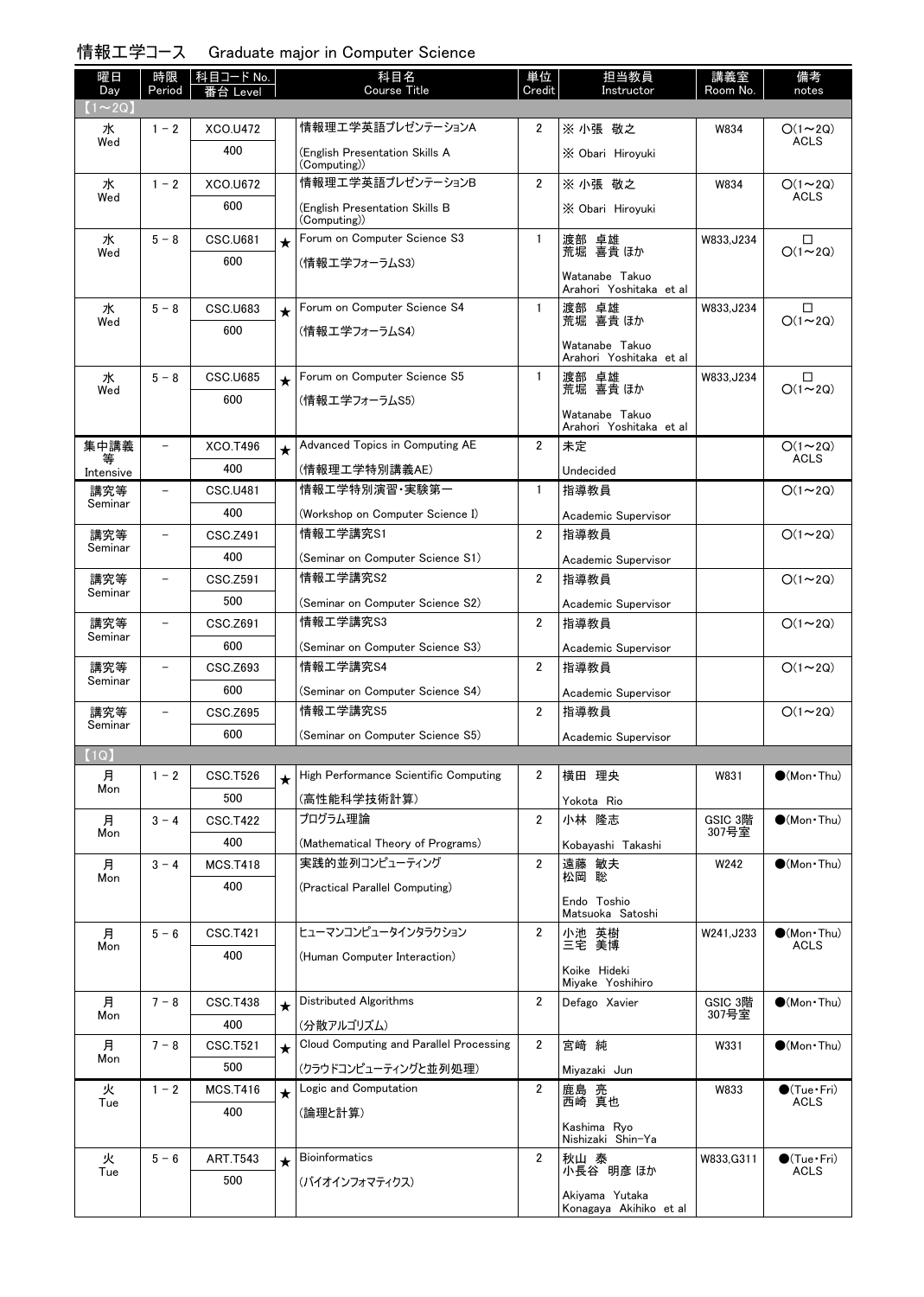| 情報工学コース Graduate major in Computer Science |  |  |  |  |
|--------------------------------------------|--|--|--|--|
|--------------------------------------------|--|--|--|--|

| 曜日<br>Day         | 時限<br>Period             | 科目コード No.<br>番台 Level |         | 科目名<br><b>Course Title</b>                    | 単位<br>Credit   | 担当教員<br>Instructor                       | 講義室<br>Room No. | 備考<br>notes                           |
|-------------------|--------------------------|-----------------------|---------|-----------------------------------------------|----------------|------------------------------------------|-----------------|---------------------------------------|
| 1Q                |                          |                       |         |                                               |                |                                          |                 |                                       |
| 火<br>Tue          | $5 - 8$                  | <b>CSC.T423</b>       |         | システム開発プロジェクト基礎第一                              | 2              | 権藤 克彦<br>※ 永瀬 美穂                         | W371            | □                                     |
|                   |                          | 400                   |         | (Software Development Studio: Basic I)        |                | Gondow Katsuhiko<br>X Nagase Miho        |                 |                                       |
| 木                 | $1 - 2$                  | <b>CSC.T526</b>       | $\star$ | High Performance Scientific Computing         | $\overline{2}$ | 横田 理央                                    | W831            | $\bigcirc$ (Mon Thu)                  |
| Thu               |                          | 500                   |         | (高性能科学技術計算)                                   |                | Yokota Rio                               |                 |                                       |
| 木                 | $3 - 4$                  | <b>CSC.T422</b>       |         | プログラム理論                                       | $\overline{2}$ | 小林 隆志                                    | GSIC 3階         | $\bigcirc$ (Mon Thu)                  |
| Thu               |                          | 400                   |         | (Mathematical Theory of Programs)             |                | Kobavashi Takashi                        | 307号室           |                                       |
| 木                 | $3 - 4$                  | <b>MCS.T418</b>       |         | 実践的並列コンピューティング                                | $\overline{2}$ | 遠藤 敏夫                                    | W242            | $\bigcirc$ (Mon Thu)                  |
| Thu               |                          | 400                   |         | (Practical Parallel Computing)                |                | 松岡 聡                                     |                 |                                       |
|                   |                          |                       |         |                                               |                | Endo Toshio                              |                 |                                       |
|                   |                          |                       |         | ヒューマンコンピュータインタラクション                           |                | Matsuoka Satoshi                         |                 |                                       |
| 木<br>Thu          | $5 - 6$                  | <b>CSC.T421</b>       |         |                                               | $\overline{2}$ | 小池 英樹<br>三宅 美博                           | W241.J233       | $\bigcirc$ (Mon·Thu)<br><b>ACLS</b>   |
|                   |                          | 400                   |         | (Human Computer Interaction)                  |                | Koike Hideki<br>Miyake Yoshihiro         |                 |                                       |
| 木                 | $7 - 8$                  | <b>CSC.T438</b>       | $\star$ | Distributed Algorithms                        | $\overline{2}$ | Defago Xavier                            | GSIC 3階         | $\bigcirc$ (Mon Thu)                  |
| Thu               |                          | 400                   |         | (分散アルゴリズム)                                    |                |                                          | 307号室           |                                       |
| 木                 | $7 - 8$                  | CSC.T521              | $\star$ | Cloud Computing and Parallel Processing       | $\overline{2}$ | 宮崎 純                                     | W331            | $\bigcirc$ (Mon Thu)                  |
| Thu               |                          | 500                   |         | (クラウドコンピューティングと並列処理)                          |                | Miyazaki Jun                             |                 |                                       |
| 金                 | $1 - 2$                  | <b>MCS.T416</b>       | $\star$ | Logic and Computation                         | $\overline{2}$ | 鹿島 亮<br>西崎 真也                            | W833            | $\bullet$ (Tue•Fri)                   |
| Fri               |                          | 400                   |         | (論理と計算)                                       |                |                                          |                 | <b>ACLS</b>                           |
|                   |                          |                       |         |                                               |                | Kashima Ryo<br>Nishizaki Shin-Ya         |                 |                                       |
| 金<br>Fri          | $5 - 6$                  | <b>ART.T543</b>       | $\star$ | <b>Bioinformatics</b>                         | $\overline{2}$ | 秋山 泰<br>小長谷 明彦 ほか                        | W833, G311      | $\bigcirc$ (Tue · Fri)<br><b>ACLS</b> |
|                   |                          | 500                   |         | (バイオインフォマティクス)                                |                |                                          |                 |                                       |
|                   |                          |                       |         |                                               |                | Akiyama Yutaka<br>Konagaya Akihiko et al |                 |                                       |
| 金                 | $5 - 8$                  | <b>CSC.T424</b>       |         | ソフトウェア開発演習                                    | $\overline{2}$ | 渡部 卓雄                                    | W371            | □                                     |
| Fri               |                          | 400                   |         | (Workshop on Software Development)            |                | Watanabe Takuo                           |                 |                                       |
| インターン             | $\overline{\phantom{0}}$ | XCO.U471-01           |         | 情報理工学インターンシップA                                | $\overline{2}$ | 德永 健伸                                    |                 | <b>ACLS</b>                           |
| シップ<br>Internship |                          | 400                   |         | (Internship A (Computing))                    |                | Tokunaga Takenobu                        |                 |                                       |
| インターン             | $\qquad \qquad -$        | XCO.U571-01           |         | 情報理エ学インターンシップB                                | $\mathbf{2}$   | 德永 健伸                                    |                 | <b>ACLS</b>                           |
| シップ<br>Internship |                          | 500                   |         | (Internship B (Computing))                    |                | Tokunaga Takenobu                        |                 |                                       |
| インターン             |                          | XCO.U671-01           |         | 情報理工学インターンシップC                                | $\overline{2}$ | 德永 健伸                                    |                 | <b>ACLS</b>                           |
| シップ<br>Internship |                          | 600                   |         | (Internship C (Computing))                    |                | Tokunaga Takenobu                        |                 |                                       |
| (2Q)              |                          |                       |         |                                               |                |                                          |                 |                                       |
| 月                 | $1 - 2$                  | CSC.T426              |         | ソフトウェア設計論                                     | 2              | 佐伯 元司                                    | S224            | $\bullet$ (Mon Thu)                   |
| Mon               |                          | 400                   |         | (Software Design Methodology)                 |                | Saeki Motoshi                            |                 |                                       |
| 月<br>Mon          | $1 - 2$                  | <b>XCO.T479</b>       | $\star$ | Introduction to Using Computation and<br>Data | $\overline{2}$ | 渡辺 治<br>小野 功ほか                           | W833<br>G115    | $\bullet$ (Mon Thu)                   |
|                   |                          | 400                   |         | (情報基盤・データ活用概論)                                |                |                                          |                 |                                       |
|                   |                          |                       |         |                                               |                | Watanabe Osamu<br>Ono Isao et al         |                 |                                       |
| 月                 | $3 - 4$                  | <b>CSC.T425</b>       | $\star$ | Concurrent System Theory                      | $\mathbf{2}$   | 西崎 真也                                    | W834            | $\bullet$ (Mon Thu)                   |
| Mon               |                          | 400                   |         | (並行システム論)                                     |                | Nishizaki Shin-Ya                        |                 |                                       |
| 月                 | $5 - 6$                  | <b>MCS.T405</b>       |         | アルゴリズム論                                       | $\overline{2}$ | 伊東 利哉<br>渡辺 治                            | W331            | $\bullet$ (Mon Thu)                   |
| Mon               |                          | 400                   |         | (Theory of Algorithms)                        |                |                                          |                 |                                       |
|                   |                          |                       |         |                                               |                | Ito Toshiya<br>Watanabe Osamu            |                 |                                       |
| 月                 | $5 - 6$                  | CSC.T523              | $\star$ | <b>Advanced Data Engineering</b>              | 2              | 横田 治夫                                    | W831            | $\bullet$ (Mon Thu)                   |
| Mon               |                          | 500                   |         | (先端データエ学)                                     |                | Yokota Haruo                             |                 |                                       |
| 月                 | $7 - 8$                  | <b>MCS.T406</b>       | $\star$ | <b>Distributed Systems</b>                    | $\overline{2}$ | 首藤 一幸<br>遠藤 敏夫                           | W331            | $\bullet$ (Mon Thu)                   |
| Mon               |                          | 400                   |         | (分散システム)                                      |                |                                          |                 |                                       |
|                   |                          |                       |         |                                               |                | Shudo Kazuyuki<br>Endo Toshio            |                 |                                       |
| 月                 | $7 - 8$                  | <b>ART.T547</b>       | $\star$ | Multimedia Information Processing             | $\overline{2}$ | 篠田 浩一                                    | W631, G311      | $\bullet$ (Mon · Thu)                 |
| Mon               |                          | 500                   |         | (マルチメディア情報処理論)                                |                | 下坂 正倫                                    |                 | ACLS                                  |
|                   |                          |                       |         |                                               |                | Shinoda Koichi<br>Shimosaka Masamichi    |                 |                                       |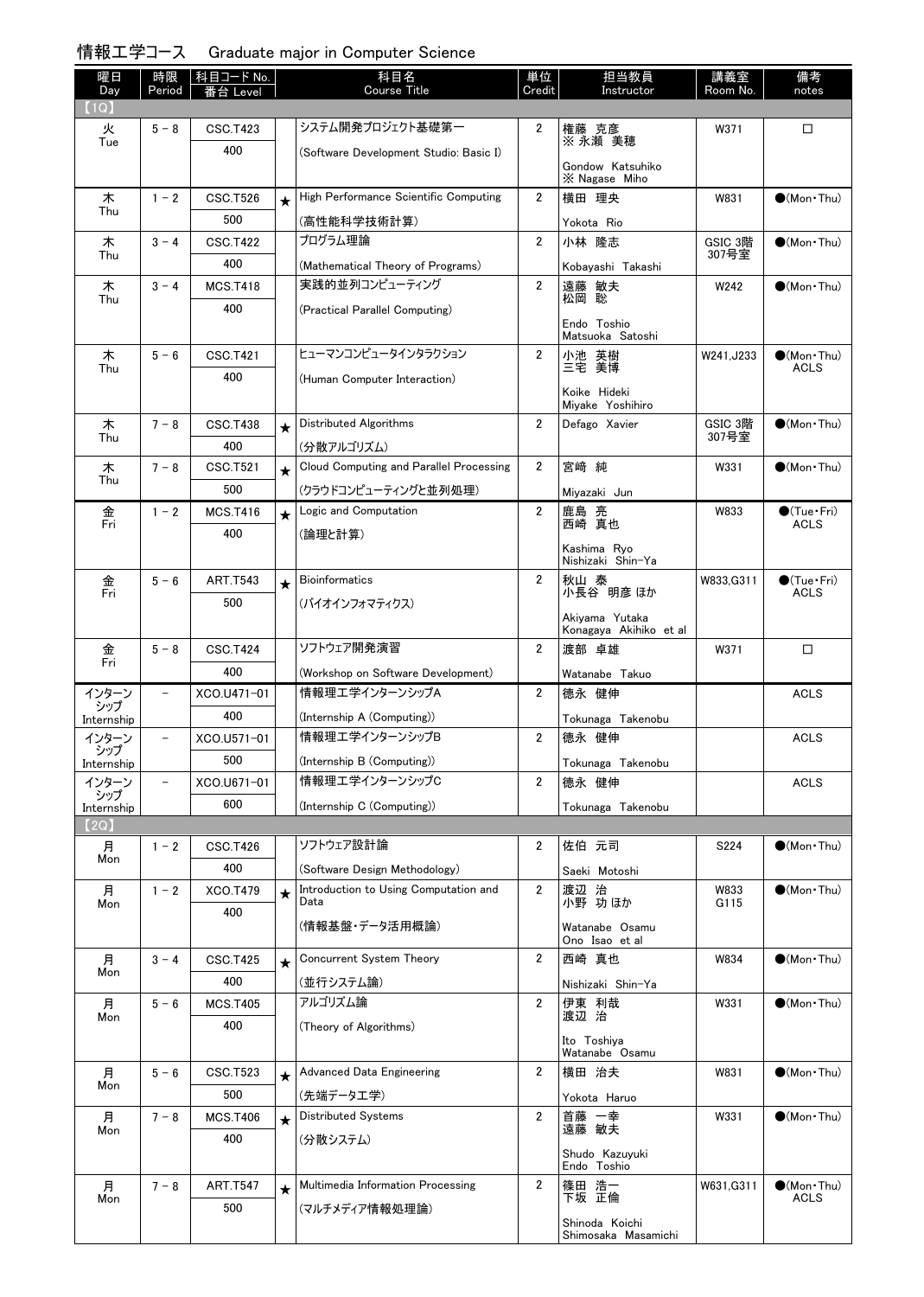## 情報工学コース Graduate major in Computer Science

| 曜日                        | 時限                       | 科目コード No.       |         | 科目名                                                  | 単位             | 担当教員                                       | 講義室                        | 備考                                  |
|---------------------------|--------------------------|-----------------|---------|------------------------------------------------------|----------------|--------------------------------------------|----------------------------|-------------------------------------|
| Day<br>(2Q)               | Period                   | _evel           |         | Course Title                                         | Credit         | Instructor                                 | Room No.                   | notes                               |
| 火                         | $1 - 2$                  | <b>CSC.T441</b> |         | インターネットインフラ特論                                        | $\overline{2}$ | 太田 昌孝                                      | W833                       | $\bigcirc$ (Tue · Fri)              |
| Tue                       |                          | 400             |         | (Internet Infrastructure)                            |                |                                            |                            |                                     |
| 火                         | $3 - 4$                  | <b>ART.T458</b> |         | 機械学習                                                 | $\overline{2}$ | Ohta Masataka<br>岡﨑<br>直観                  | W631, J232                 | $\bigcirc$ (Tue · Fri)              |
| Tue                       |                          | 400             |         | (Machine Learning)                                   |                | 下坂 正倫                                      |                            |                                     |
|                           |                          |                 |         |                                                      |                | Okazaki Naoaki                             |                            |                                     |
| 火                         | $5 - 6$                  | <b>MCS.T503</b> |         | プログラミング言語設計論                                         | $\overline{2}$ | Shimosaka Masamichi                        | W332                       | $\bigcirc$ (Tue · Fri)              |
| Tue                       |                          | 500             |         | (Programming Language Design)                        |                | 増原 英彦<br>脇田 建                              |                            |                                     |
|                           |                          |                 |         |                                                      |                | Masuhara Hidehiko                          |                            |                                     |
| 火                         | $5 - 8$                  | <b>CSC.T427</b> |         | システム開発プロジェクト基礎第二                                     | $\overline{2}$ | Wakita Ken                                 |                            | □                                   |
| Tue                       |                          | 400             |         |                                                      |                | 権藤 克彦<br>※ 永瀬 美穂                           | W371<br>$\rightarrow$ GSIC |                                     |
|                           |                          |                 |         | (Software Development Studio: Basic II)              |                | Gondow Katsuhiko                           | 3階307号室                    |                                     |
|                           |                          |                 |         |                                                      |                | X Nagase Miho                              |                            |                                     |
| 木<br>Thu                  | $1 - 2$                  | <b>CSC.T426</b> |         | ソフトウェア設計論                                            | $\overline{2}$ | 佐伯 元司                                      | S224                       | $\bullet$ (Mon Thu)                 |
|                           |                          | 400             |         | (Software Design Methodology)                        |                | Saeki Motoshi                              |                            |                                     |
| 木<br>Thu                  | $1 - 2$                  | <b>XCO.T479</b> | $\star$ | Introduction to Using Computation and<br>Data        | $\overline{2}$ | 渡辺 治<br>小野 功ほか                             | W833<br>G115               | $\bullet$ (Mon Thu)                 |
|                           |                          | 400             |         | (情報基盤・データ活用概論)                                       |                | Watanabe Osamu                             |                            |                                     |
|                           |                          |                 |         |                                                      |                | Ono Isao et al                             |                            |                                     |
| 木<br>Thu                  | $3 - 4$                  | <b>CSC.T425</b> | $\star$ | Concurrent System Theory                             | $\overline{2}$ | 西崎 真也                                      | W834                       | $\bigcirc$ (Mon Thu)                |
|                           |                          | 400             |         | (並行システム論)                                            |                | Nishizaki Shin-Ya                          |                            |                                     |
| 木<br>Thu                  | $5 - 6$                  | <b>MCS.T405</b> |         | アルゴリズム論                                              | $\overline{2}$ | 伊東 利哉<br>渡辺 治                              | W331                       | $\bullet$ (Mon Thu)                 |
|                           |                          | 400             |         | (Theory of Algorithms)                               |                | Ito Toshiya                                |                            |                                     |
|                           |                          |                 |         |                                                      |                | Watanabe Osamu                             |                            |                                     |
| 木<br>Thu                  | $5 - 6$                  | <b>CSC.T523</b> | $\star$ | <b>Advanced Data Engineering</b>                     | $\overline{2}$ | 横田 治夫                                      | W831                       | $\bullet$ (Mon Thu)                 |
|                           |                          | 500             |         | (先端データエ学)                                            |                | Yokota Haruo                               |                            |                                     |
| 木<br>Thu                  | $7 - 8$                  | <b>MCS.T406</b> | $\star$ | Distributed Systems                                  | $\overline{2}$ | 首藤 一幸<br>遠藤 敏夫                             | W331                       | $\bullet$ (Mon Thu)                 |
|                           |                          | 400             |         | (分散システム)                                             |                | Shudo Kazuyuki                             |                            |                                     |
|                           |                          |                 |         |                                                      |                | Endo Toshio                                |                            |                                     |
| 木<br>Thu                  | $7 - 8$                  | <b>ART.T547</b> | $\star$ | Multimedia Information Processing                    | $\overline{2}$ | 篠田 浩一<br>下坂 正倫                             | W631.G311                  | $\bigcirc$ (Mon·Thu)<br><b>ACLS</b> |
|                           |                          | 500             |         | (マルチメディア情報処理論)                                       |                | Shinoda Koichi                             |                            |                                     |
|                           |                          |                 |         |                                                      |                | Shimosaka Masamichi                        |                            |                                     |
| 金<br>Fri                  | $1 - 2$                  | <b>CSC.T441</b> |         | インターネットインフラ特論                                        | $\overline{2}$ | 太田 昌孝                                      | W833                       | $\bigcirc$ (Tue · Fri)              |
|                           |                          | 400             |         | (Internet Infrastructure)                            |                | Ohta Masataka                              |                            |                                     |
| 金<br>Fri                  | $3 - 4$                  | <b>ART.T458</b> |         | 機械学習                                                 | $\overline{2}$ | 岡崎 直観<br>下坂 正倫                             | W631, J232                 | $\bigcirc$ (Tue · Fri)              |
|                           |                          | 400             |         | (Machine Learning)                                   |                | Okazaki Naoaki                             |                            |                                     |
|                           |                          |                 |         |                                                      |                | Shimosaka Masamichi                        |                            |                                     |
| 金<br>Fri                  | $5 - 6$                  | <b>MCS.T503</b> |         | プログラミング言語設計論                                         | $\overline{2}$ | 増原 英彦<br>脇田 建                              | W332                       | $\bigcirc$ (Tue · Fri)              |
|                           |                          | 500             |         | (Programming Language Design)                        |                | Masuhara Hidehiko                          |                            |                                     |
|                           |                          |                 |         |                                                      |                | Wakita Ken                                 |                            |                                     |
| 集中講義<br>₩                 | $\overline{\phantom{a}}$ | <b>CSC.T428</b> |         | クラウドシステム基礎                                           | $\mathbf{1}$   | ※石川 冬樹                                     |                            |                                     |
| Intensive                 |                          | 400             |         | (Foundation of Cloud Systems)                        |                | X Ishikawa Fuyuki                          |                            |                                     |
| 集中講義                      | $\qquad \qquad -$        | <b>CSC.T429</b> |         | クラウドアプリケーション開発演習                                     | $\overline{2}$ | ※ 吉岡 信和<br>※坂本 一憲                          |                            |                                     |
| Intensive                 |                          | 400             |         | (Workshop on Cloud-based Application<br>Development) |                |                                            |                            |                                     |
|                           |                          |                 |         |                                                      |                | X Yoshioka Nobukazu<br>X Sakamoto Kazunori |                            |                                     |
| 集中講義                      |                          | 6S6.T430        |         | <del>チーム開発集中演習発展</del>                               | 2              | <del>森本 千佳子</del><br><del>権藤 克彦</del>      |                            |                                     |
| Intensive                 |                          | 400             |         | (Team-based Software Development:                    |                |                                            | →休講                        |                                     |
|                           |                          |                 |         | <del>Advanced)</del>                                 |                | Morimoto Chikako<br>Gondow Katsuhiko       |                            |                                     |
| 集中講義                      |                          | XCO.T673        |         | Advanced Topics in Computing C                       | $\overline{2}$ | 未定                                         | →休講                        | <b>AGLS</b>                         |
| ∓<br><del>Intensive</del> |                          | 600             |         | ( <del>情報理工学特別講義C)</del>                             |                | Undecided                                  |                            |                                     |
| インターン<br>シップ              | $\overline{\phantom{a}}$ | XCO.U471-02     |         | 情報理工学インターンシップA                                       | $\mathbf{2}$   | 德永 健伸                                      |                            | <b>ACLS</b>                         |
| Internship                |                          | 400             |         | (Internship A (Computing))                           |                | Tokunaga Takenobu                          |                            |                                     |

金<br>Fri